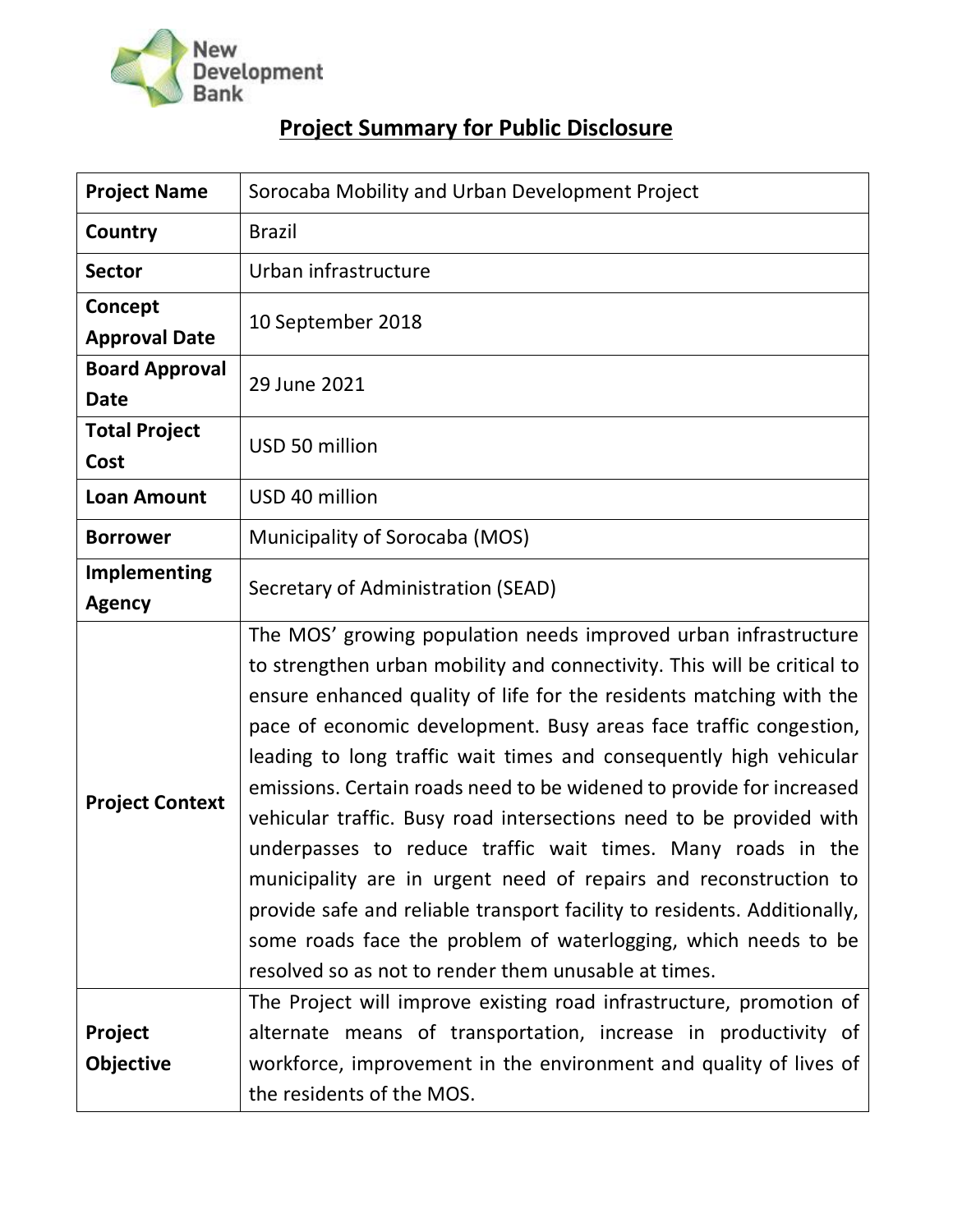

| Project<br><b>Description</b>                | The Project comprises the following components:<br>Construction of macro drainage system covering an area of<br>24,000 m <sup>2</sup> .<br>• Construction of underpasses at a busy three-way intersection.<br>Rehabilitation of road infrastructure (pavement, bicycle tracks<br>$\bullet$<br>and construction of micro drainage system) over an area of<br>940,000 $m^2$ .<br>Extension and widening of urban road with sidewalks and<br>bicycle lanes, and construction of underpass to improve<br>connectivity and promote alternate means of transport.<br>• Construction of access road between city park and residential<br>condominium with bridge for an extension of 1,300 meters. |  |  |
|----------------------------------------------|---------------------------------------------------------------------------------------------------------------------------------------------------------------------------------------------------------------------------------------------------------------------------------------------------------------------------------------------------------------------------------------------------------------------------------------------------------------------------------------------------------------------------------------------------------------------------------------------------------------------------------------------------------------------------------------------|--|--|
| <b>Expected</b><br><b>Benefits</b>           | The Project will provide alternate means of transportation by<br>improving urban mobility with: (i) increase in average speed of<br>vehicles by 50%; (ii) reduction in travel time by 40%; (iii) reduction in<br>the number of waterlogging/flood points from eight to zero, and; (iii)<br>reduction in the annual road maintenance expenditure by 20%.                                                                                                                                                                                                                                                                                                                                     |  |  |
| Environmental<br>and Social<br><b>Aspect</b> | The Project has been categorized as Category "B" in line with the New<br>Development Bank (NDB)'s Environmental and Social Framework<br>(ESF). Main environmental and social (E&S) impacts include land<br>acquisition, impacts on riverside protected areas, removal of<br>vegetation, temporary disruption of traffic and general construction<br>impacts. These impacts will be mitigated by development of relevant<br>E&S impact assessment studies, E&S management plans related to<br>the country systems, as well as implementation of an Environmental<br>and Social Impact Management Plan (ESIMP).                                                                               |  |  |
| <b>Financing</b><br><b>Aspect</b>            | The total cost of the Project is estimated at USD 50 million. NDB will<br>finance USD 40 million or 80% of the total cost. The remaining balance<br>will be financed by counterpart funds from the MOS.                                                                                                                                                                                                                                                                                                                                                                                                                                                                                     |  |  |